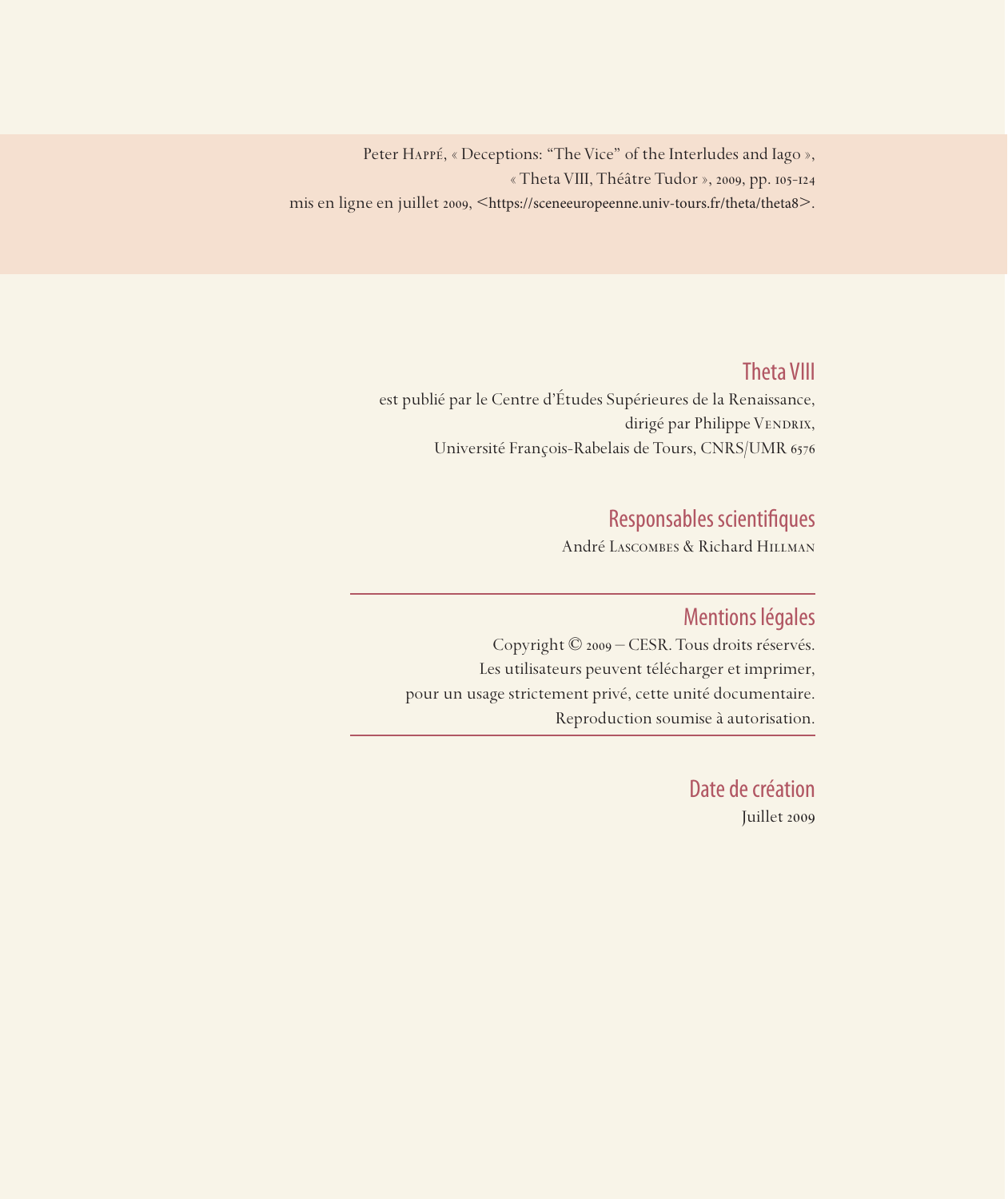Thêta VIII – Théâtre Tudor Peter HaPPé p. 105-124 CESR, Tours

# *Deceptions: "The Vice" of the Interludes and Iago*

Peter Happé University of Southampton

I<br>wel n my paper I would like to interpret the theme of this collection of essays in two ways. In the first place it is possible to address the process of watching a play, which might well be regarded as participating in it, so as to reveal a difference between what is performed and what is perceived. Secondly, by taking a closer look at the Vice in sixteenthcentury interludes it is possible to perceive a process and convention of deception which become the main action of many such plays. I hope that by the end of what I have to say these two approaches can be brought together to bear upon one another and so to illuminate in some ways some conditions of stage illusion and experience.

I begin with a few simple principles. There is some ambiguity between what is shown from the dramatist's, actors' and director's point of view, something which in itself is not one entity, and what the audience derive from it. What is derived is also partly, largely perhaps, dependent upon what the audience bring to the performance. This baggage might be seen as personal, and it might be thought cultural. The latter will be a concern in this paper, including, as it does, matters of ethics as well as of belief. It is also apparent that the political contexts play their part in determining how an audience experiences what they see. Nevertheless, there is also a kind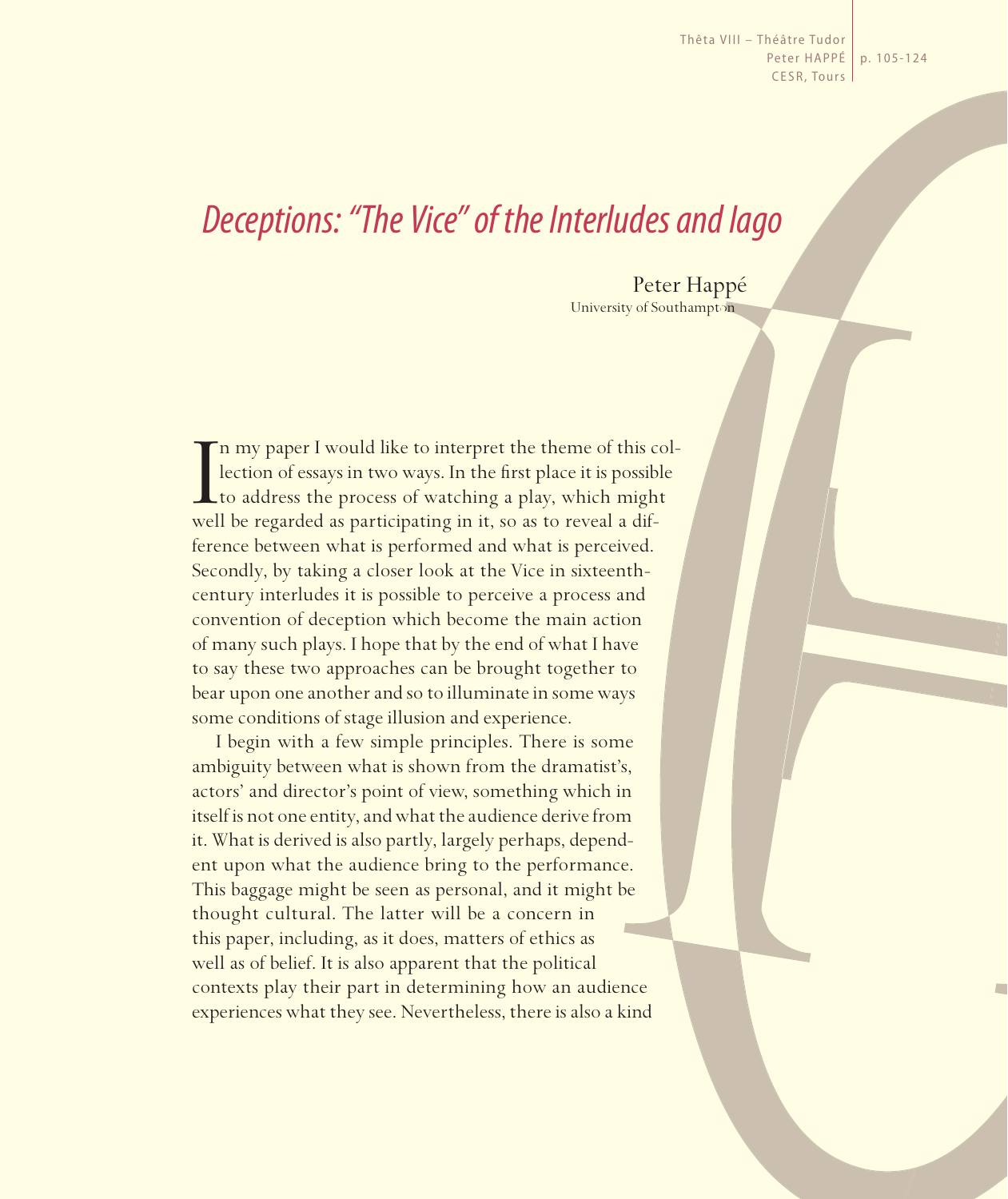of link between intention and derivation, because the makers of plays have to determine what can be taken for granted and what they might be able to get away with, and perhaps also what they want to challenge in the perceived expectations of the audience.

*I*

I find it desirable to begin with an historical and chronological look at the Vice, outlining through such a narrative the structure upon which I can hang a number of observations relating to how the audience might be able to perceive him and to respond to his theatrical presence.<sup>1</sup>

The name of the Vice emerges in the 1530s in the printed plays of John Heywood and John Bale. If the convention it adumbrates existed before this time we have lost any direct or positive examples of it. It is apparent there were many evil characters in earlier plays, especially the moralities, like Mischief in *Mankind* in the fifteenth century (*c.* 1461) and Fansy and Foly in Skelton's *Magnyfycence* (written *c.* 1518), but I don't think that they exhibit the configuration of characteristics of the Vice sufficiently to suggest that they are palpable examples of it, even though the Vice convention did draw upon some earlier forms of evil behaviour, identification and performance.

In their differing dramatic contexts, Heywood in *A Play of Love* and Bale in *Three*  Laws invented or found a word that could be used for one sole character who was active at the centre of their plays. The differences between the two dramatic modes of their plays are, however, distinctive and remarkable. Heywood was writing for the court, or perhaps very near it, using court idioms and resources for performances, and then publishing his plays as part of a process of sustaining his conservative Catholic belief in order to slow up or change Henry VIII's approach to Protestantism. He was probably influenced by Skelton, whose surviving play was printed around 1530 for his father-in-law, John Rastell, but he chose not to write moral allegories, and his dramatic intentions are closer to farce or witty comedy. This mode had near analogues in French farces and sotties, with which he was certainly familiar. Almost certainly Heywood used boy actors for his productions. Bale, a recent convert, was linked with Thomas Cromwell and working in favour of a Protestant ideology, and he performed his plays in the form of touring entertainment, which we happen to know included the house of Archbishop

<sup>1</sup> The principal studies of the Vice are by Cushman (1900), Withington (1937), Mares (1958) and Spivack  $(1958).$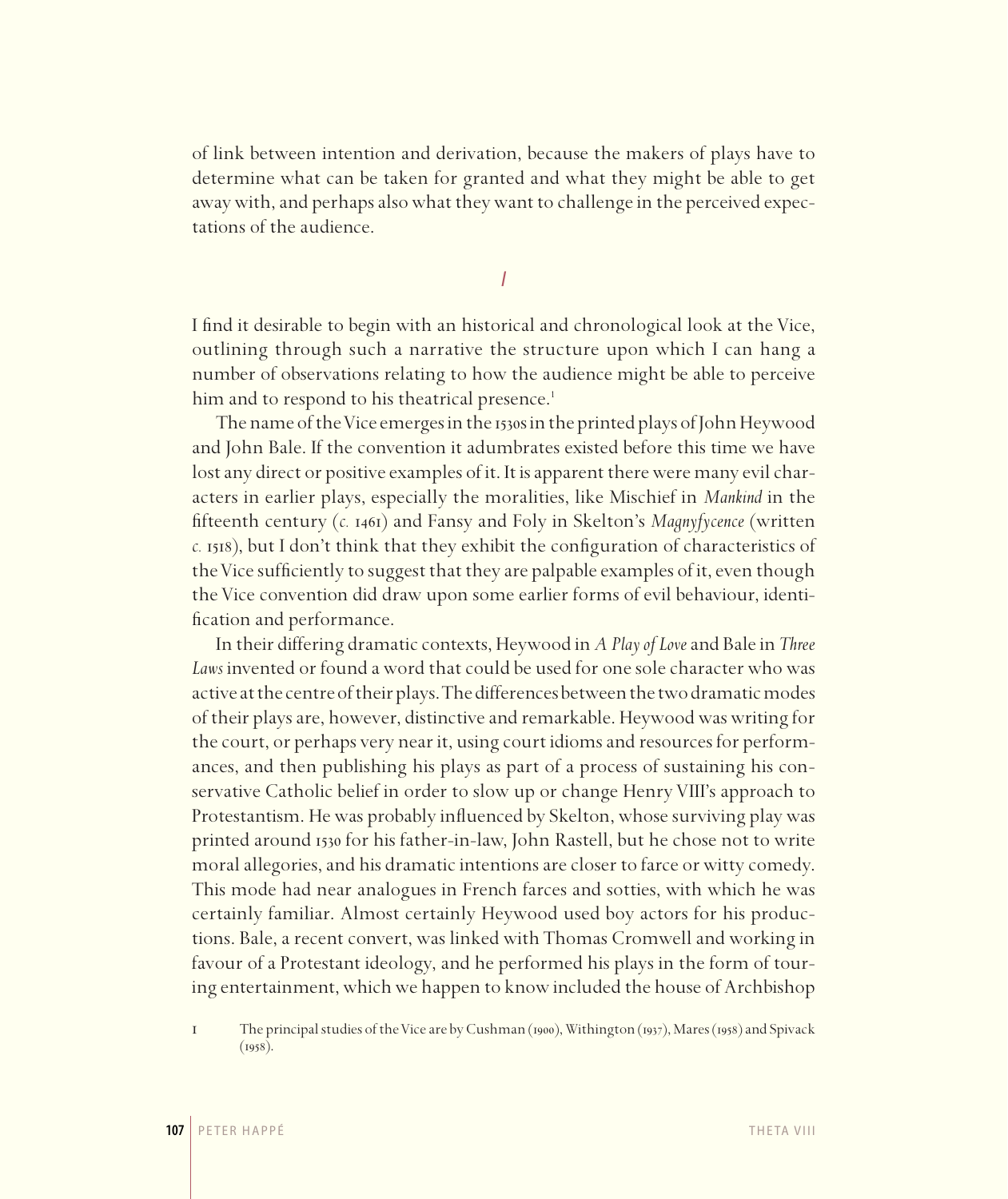Cranmer in Canterbury. Conspicuously, they involved doubling, as the printed edition of *Three Laws makes* clear: a process which was primarily aimed at making the actors work as hard and as economically as possible, and one which became standard for most subsequent interludes. The Vice was useful in this particular theatrical configuration as a linchpin of the action and was usually played by the chief actor in the company. This was even possibly the case for Bale himself in *Three Laws*, as the part of Infidelity, the Vice, is doubled with Baleus Prolocutor.

After the 1530s Bale and Heywood were still interested in drama. For example, Bale revised *King Johan,* originally written in about 1536, after 1558 in the early years of Elizabeth's reign, and in doing so he enlarged the part of Sedition, the Vice, preserving also the doubling scheme within the considerable expansions he inserted (Happé, "Sedition"). But others also used the Vice. Among these was the author of *Respublica*, thought to be Nicholas Udall. The play certainly seems to match a school or boys' environment, and the manuscript does use the phrase for Avarice: "the Vice of the plaie". The implication is that the word has a special meaning, and sure enough Avarice exhibits a large number of Vice characteristics and plays a leading role in attempting to defraud the heroine Respublica. This is not exactly an ethical procedure, even if Avarice is by name one of the Seven Deadly Sins: the emphasis, as has been shown, is more upon a political statement against financial corruption (Walker, pp. 163-95).

There are really two significant strands to the development of the interludes from this point. One is the boys/schools context, and the other is drama performed by adult companies. The latter, under patronage, is concerned with earning a living, and it is in these plays that doubling remains a key feature. But that is not to say that boys' plays did not have such schemes, perhaps with the possibility that other companies might undertake production. This commercial aspect is further emphasised by printing the doubling schemes on title pages to make clear that only a small number of actors could conveniently perform the play—even if, in some cases, this is not in effect a workable proposition. Thus the development of the Vice is part of the economics of the acting trade, even if his allegorical names, used more and more frequently between 1550 and 1590, may look like ethical entities. Moreover, writers might well have found such a convention a great help in assembling their plays—for entertainment and for polemical purposes. We should also notice that there are a number plays surviving from these years where the name "the Vice" is not actually used but the performance is clearly in line with the convention and dependent upon its central mechanism.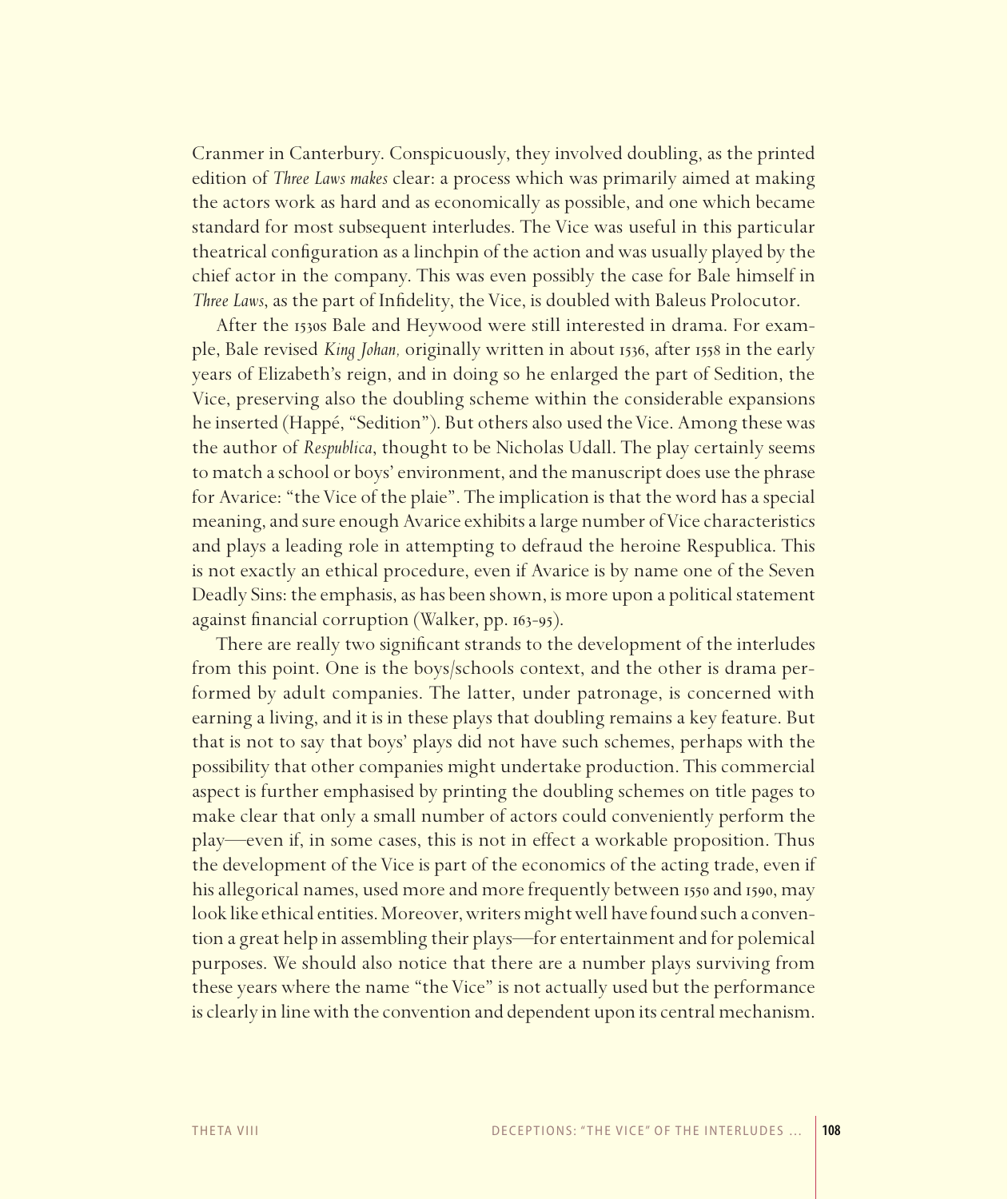I have found twenty plays where he is named and a further twenty-three which ought to be included on the grounds of similarity, even though he is not named explicitly: a total of forty-three examples (Happé, "The Vice").

The subject matter of plays using the Vice became very varied, and it is impressive that the Vice was found indispensable in so many varieties. Some examples may illustrate the range. He was used in the tragic interludes, which derived ultimately from classical sources, *Cambises* (Ambidexter), *Horestes* (Revenge) and *Apius and Virginia* (Haphazard); in Ulpian Fulwell's *Like Will to Like*, the subject is a variety of immoral activities surrounding tavern life and fashion in which the Vice is called Newfangle; he is part of the tormenting of the heroines as Ill Report in *Virtuous and Godly Susanna*, and Politic Persuasion in *Patient and Meek Grissell,* two plays about the suffering and ultimate vindication of innocent women; and, finally, in the second revision of John Redford's school comedy, complete with a giant monster, a duel and a beheading, a Vice is inserted by Francis Merbury in his *The Marriage of Wit and Wisdom* in the form of Idleness. In many of these plays the Vice is less a tempter than a manifestation of an evil tendency which in the course of the action he encourages to emerge and whose consequences he relishes. But his moral role is often ambiguous, and this is one of the places where he gives us some evidence for the differences between seeing and believing, as in Ambidexter or Courage.

At this point might be useful to recall some of the characteristics of the Vice. A detailed list is too long for full discussion here, but I can offer some broad headings together with a few illustrative details. Among his homiletic features we find alliance with the hero, using persuasive powers, sometimes involving temptation. There follows desertion and mockery of the victim. His significance is often laid out in a soliloquy, and his allegorical import is further communicated by his taking on a physical disguise and by using an alias for himself and his allies. There may be reluctance about giving his name and also a game about forgetting the alias, the effect being to focus more sharply upon it. He may disguise himself, discuss his plans with the audience, commenting upon the progress of his schemes. Sometimes he appears as a comic doctor, a personification which may suggest an association with the folk plays. In pursuit of a moral structure he may be punished at the end, but often punishment runs off him, leaving him ready for more evil deeds. His moral corruption is expressed by boasting, cowardice, money-making, association with drunkards, thieves and pickpockets and often a group of licentious evil abstract characterisations, and also by salacious wooing.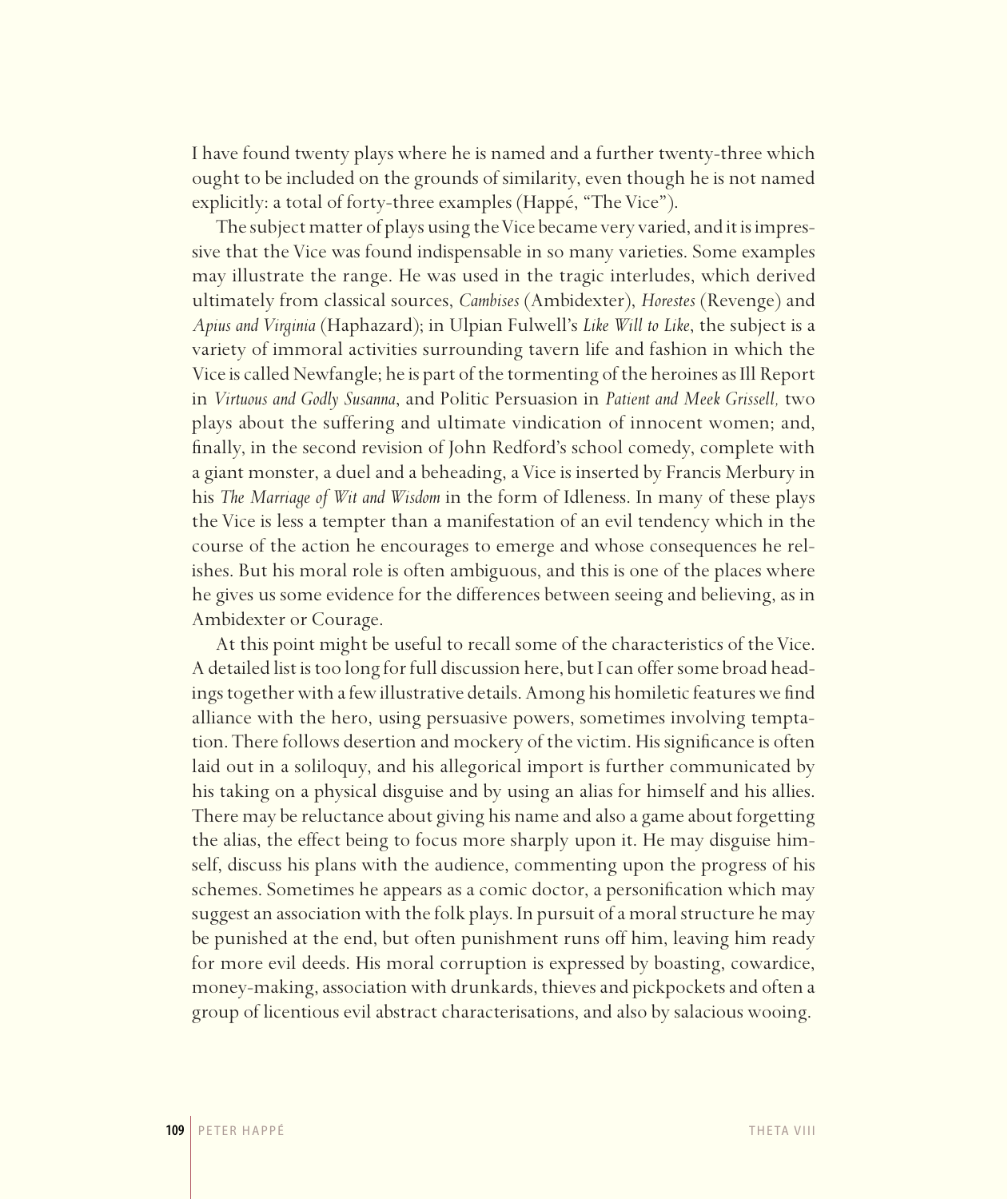As we shift along a spectrum from his moral significance to his theatrical and entertaining characteristics, we find that the Vice shows a satirical turn of mind attacking the Church, particularly on a sectarian basis. As it happens, because Tudor government was Protestant rather than Catholic, most of his extant satire is anti-Catholic. He also ridicules love, virtue and particularly women. He acts as a general factotum, messenger, executioner, herald and prophet. As an entertainer in words, he is noticeable for his proverbs, his account of a remarkable but incredible journey, nonsense, bits of Latin, songs, logic chopping, oaths and obscenities, slips of the tongue and a general virtuosity and flexibility of language which allows him to be all things to all men. He has some favourite phrases which occur at intervals, including the specific words and phrases *geare*, *policy* and *cock lorell's boat*. These verbal devices are matched by plenty of physical tricks, like jumping about, dancing, quarrelling, sometimes using a wooden sword or dagger, weeping and laughing, often in quick succession. Sometimes he comes on in peculiar costume, which adds much to the stir characteristic of his arrival; and in some plays he famously rode off to hell on the devil's back.

No single Vice could have shown all these characteristics, but I think there is little doubt that his verbal and physical tricks could be readily and conveniently employed by dramatists and perhaps by performers to make greater impact and to offer a means of recognition to the audience. All this leaves out inevitably the possibility of improvisation, which is not easily discernible from this distance in time except for a few interesting hints. At one point Courage, the Vice in George Wapull's *The Tide Tarrieth No Man* is given the following instruction: "And fighteth to prolong the time while Wantonnese maketh her ready" (E3'). It is a burden and a responsibility at the same time, and it is also an opportunity. In another example, the intention of setting free improvisation seems to be to increase the entertainment to be got out of a comic fight involving a female character: "Here let her (Marian) swinge him (Ambidexter, the Vice) in her broom: she gets him down, and he her down, thus one on top of another make pastime" (*Cambises,* l. 833).

But what actually would the audiences have recognised? A few of these tricks in the circumstances of performance would have put the spectators into what we might call "Vice-mode". But what the Vice offered was entertainment and familiarity in a process not unlike the use of stock characters like Widow Twanky, Humpty Dumpty or Boots in a pantomime. Once they appear, one knows how these characters are going to behave. The very familiarity might take some of the sting out of them, particularly in the light of their pursuit of well-known gags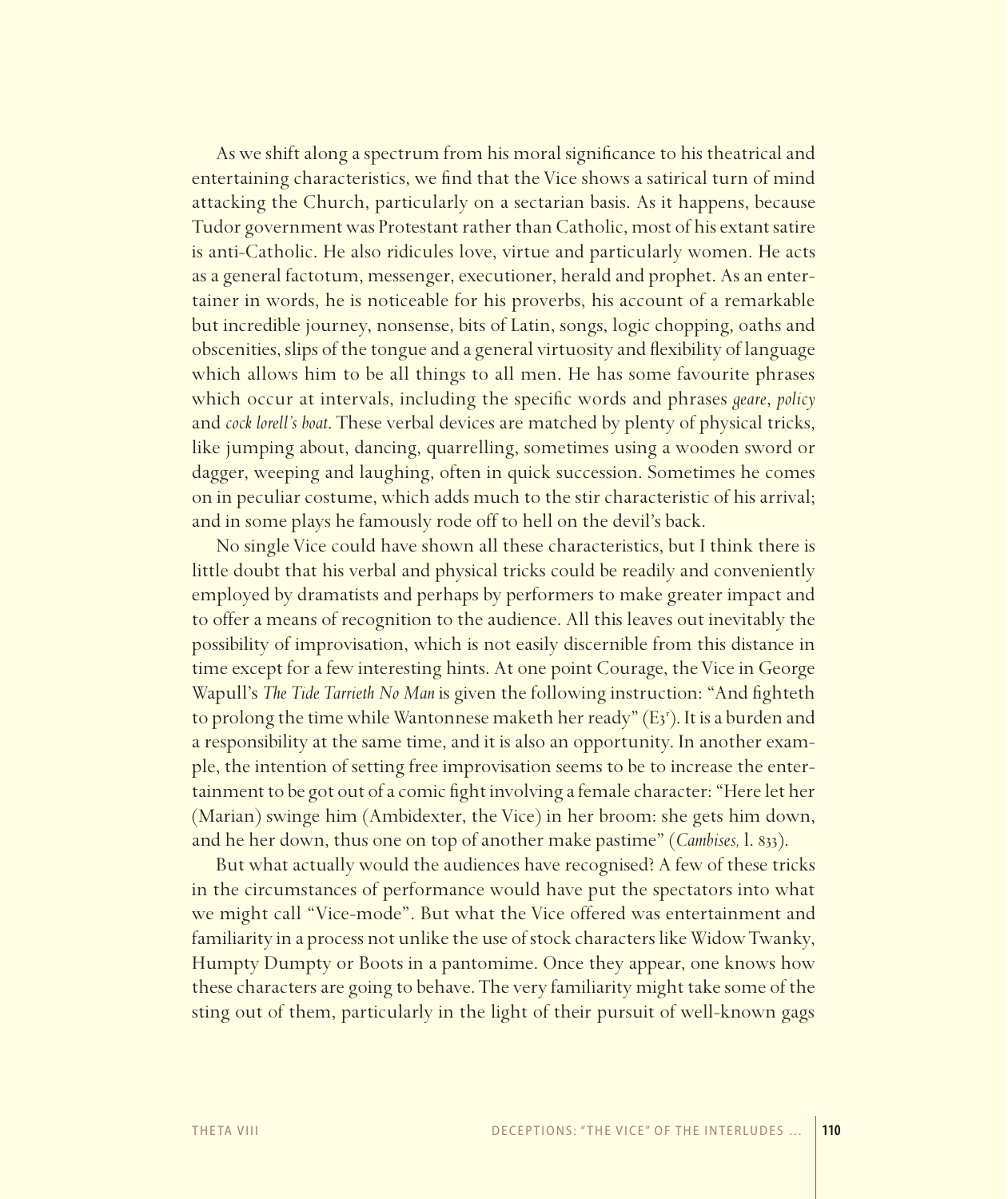about women, love or priests. Some ingenuity acts as a sauce, and if there is originality in a given performance, it is more likely to be connected with the re-presentation of familiar material, rather than shedding new light in dark corners.

So we might ask how the audience would have approached the Vice, knowing that he was an evil impersonation and yet at the same time appreciating his capacity to entertain them and to contradict his apparent moral significance in all sorts of ways. This would be enhanced by the Vice's ability to belittle himself and make himself ridiculous or his moral teaching quite transparently bogus. We can therefore ask whether the audience believed what they saw in seeing and hearing the Vice. The metatheatrical devices we have noticed, whereby the audience are continually reminded of the theatricality of what they are watching by means of the Vice's self-explanation, are bound to encourage disbelief in his powers. But sometimes his activities are threatening and the outcomes terrible. A case in point is John Pykeryng's *Horestes*, where the very active Vice called Revenge (*alias* Courage) prompts the hero to take revenge for his father's death and his mother's adultery (following the pattern of Aeschylus' *Oresteia*). The dramatist makes the agony of the protagonist serious enough in the arguments before the climax, and there is a violent outcome and one designed to produce a pitiful effect, summed up by the stage direction: "Fling him [Egistus] off the ladder and then let one bring in his mother Clytemnestra, but let her look where Egistus hangs" (l. 804 SD). This dramatic effect, which cannot be other than grim in itself, is, however, framed, circumscribed or even contradicted by the Vice's subsequent behaviour. After the crisis he comes in singing a song about having to find a new master because Horestes has come to regret his actions of revenge. His skittish and inconsequential character is encapsulated in the following stanza, in which we find several of the Vice characteristics noticed above. He starts to talk to Mistress Nan, presumably a member of the audience, or perhaps a planted mute actor, about where he should go:

> To heaven? Or to hell? To pourgatorye? Or Spayne? To Venys? To Pourtugaull? Or to the eylles Canarey? Nay, stay a whyle! For a myle or twayne I wyll go with the I sweare by Saynt Marey. Wylt thou have a bote, Nan, over seay the to carey? For yf it chaunce for to rayne, as the wethers not harde, It may chaunce this trym geare of thine to be marde. (ll. 881-87)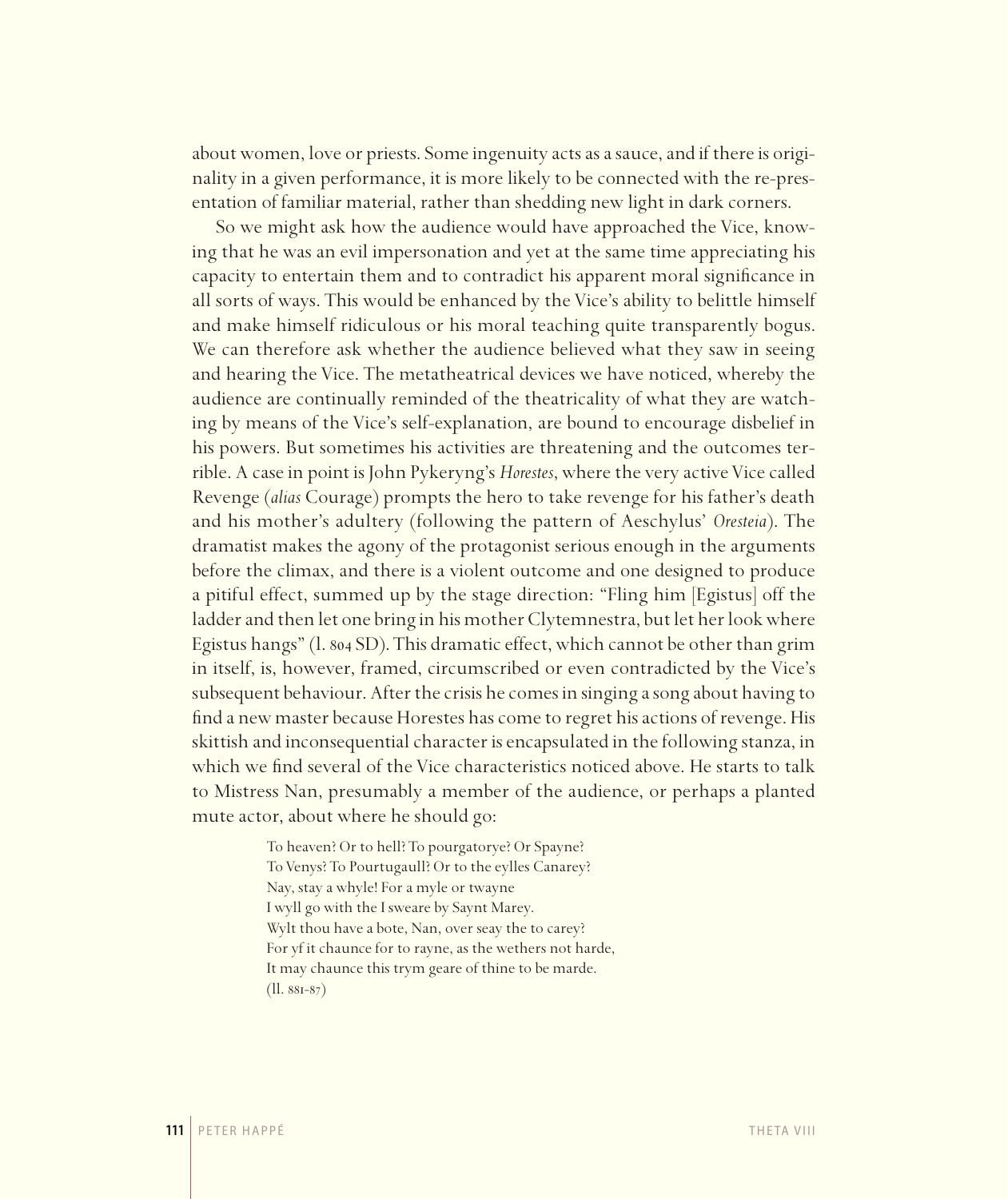I would identify here several Vice traits: nonsense, blasphemy, muddled journey, plain contradiction, male chauvinist mockery of a female member of audience and the use of the keyword "geare". Thus the dramatist hits unmistakably the mode of the Vice's superficial nonsense within a few lines of the terrible scene we have witnessed and one which he obviously meant the audience to take seriously. This juxtaposition is remarkable if the play was indeed performed at court, as has been suggested (Axton, p. 29).

*II* 

But perhaps an even larger aspect of the gap between seeing and believing is the Vice's deception of other characters. Here the maxim works somewhat differently from the method we have been observing, because this time the deception is complete and our study underlines the comprehensive way in which the Vice goes about his business. I should like to discuss this part of the topic by looking more closely at how the Vice influences his victims in two interludes. Both the ones chosen here are specifi cally called "the Vice": Haphazard in *Apius and Virginia*  in the text itself, and Politic Persuasion on the title-page of *Patient and Meek Grissell*.

Haphazard gives a dazzling performance in a play which shows much theatrical ingenuity and a consistent ethical stance. It begins with an extended serious introduction, comprising a learned prologue and an elaborate family scene in which Virginius and his wife and daughter celebrate their mutual love, culminating in a song for the three voices. The Vice's arrival is therefore a theatrical contrast to this happy start, and he comes in with a bravura monologue of some thirty-five lines. He demonstrates that he can appear in many different circumstances, and he does so in a form of speech which has strong rhythmic and auditory effects, chiefly because of alliteration and rhyming tetrameter couplets:

> Yes but what am I; a scholer, or a scholemaster, or els some youth A lawyer, a student, or els a countrie cloune, A brumman, a baskit maker, or a baker of pies, A flesh or a fish monger, or a sower of lies, A louse or a louser, a leek or a larke, A dreamer, drommell, a fire or a sparke... (*Apius and Virginia*, ll. 181-86)

This may seem a bit like the nonsense mentioned above, but it isn't quite so because it implies a truth about his many-sided activities in making people take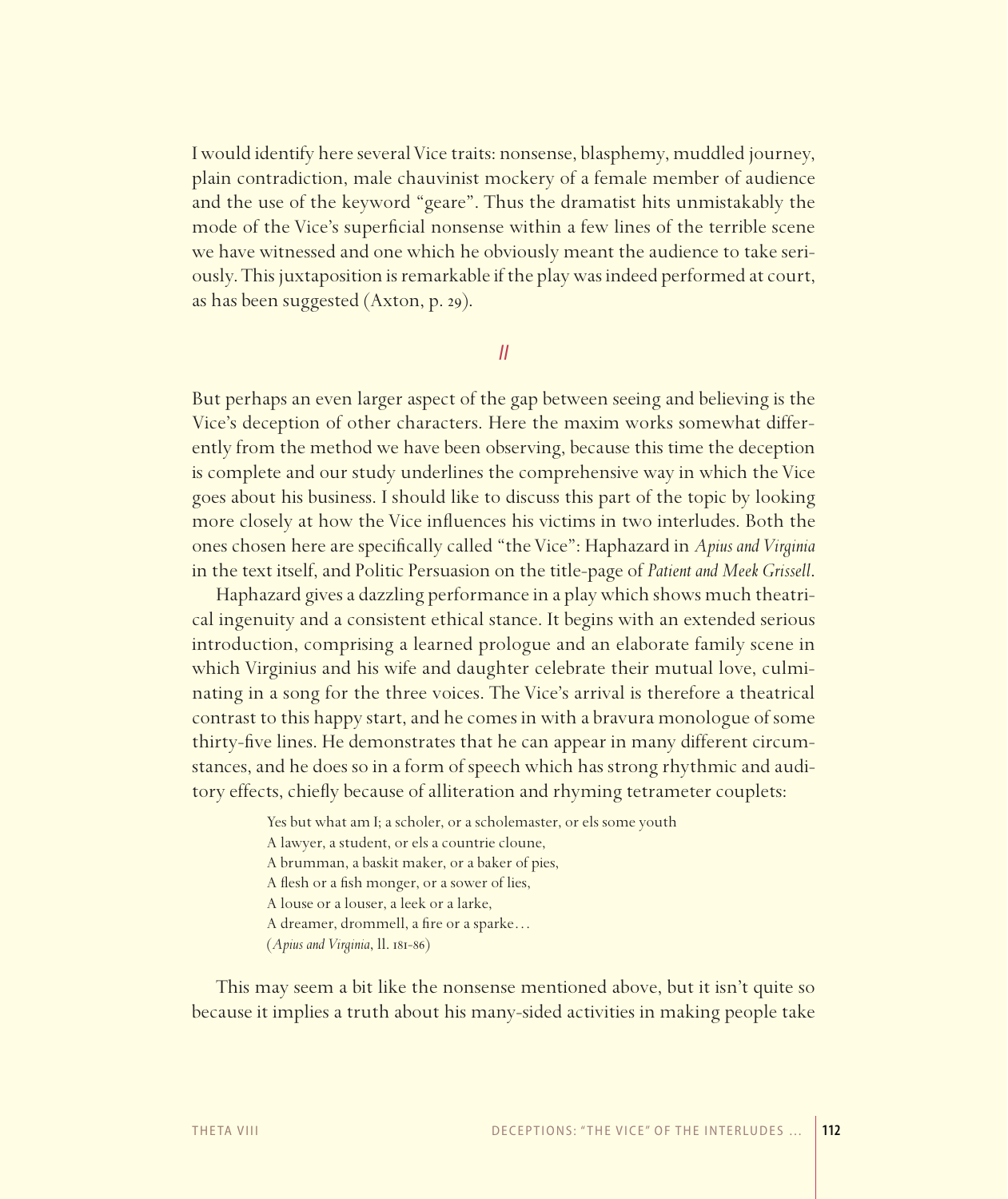a chance. The moral basis for this is not in the same order as one of the Deadly Sins, yet it is indeed a risky business, and the play goes on to show how those who follow his persuasion to have a go might or might not prosper: the play, we notice, is designated a "Tragicall Comedie" on the title-page.

The main action, his influence over the lustful judge Apius, is held back while a further preparation takes pace. The Vice now encounters Mansipulus and Mansipula, who are already at variance with one another. Haphazard goads them into fighting with him, and the bout is ended when Mansipula intervenes to save Mansipulus. At this point the Vice sets about persuading the two servants to avoid their responsibility and stay away from their master, to "skive off", in short. He does it by using his own theme: "It is but a hazard and yf you be mist" (l. 171); and so he prevails. Joined by another servant, they all sing a song to celebrate; the Vice is once more left alone to address the audience, and he returns to his chief ethical motif. This time, in taut and lively comic language, he dwells upon an upside-down comedy:

> Haphazard eche state full well that he markes If hap the skie fall, we hap may have larkes. Well fare ye well now, for better or worse, Put hands to your pockets, have minds to your purse. (ll. 341-44)

This last line brings in the recurring joke about pickpockets, with whom he has a relationship, working the audience.

After this extended preparation, the dramatist is now ready to proceed to what Ben Jonson would call the *epitasis*, as in *The Magnetic Lady* (I.Cho.7-13), in which Apius enters and reveals his tormented and adulterous desire for Virginia. The mood turns heavily tragic in Senecan fourteeners. Haphazard, ready at hand, offers advice to Apius, who offers reward for access to Virginia. Haphazard wins by telling the judge exactly what to do: the plan is to claim that Virginia is not legitimately Virginius' daughter, and so Apius, distorting justice, would gain possession of her. The Vice's triumph is marked by a dumbshow in which abstract figures called Conscience and Justice "come out of him", from which Apius realizes that he risks the fire eternal (l. 428 SD). Haphazard strikes again, telling Apius that justice is already at fault and that conscience is useless. Apius is overwhelmed, and his words reveal how Haphazard's dominance has control over him: "Hap blunt, hap sharp, hap life, hap death, though Haphazard be of health" (l. 455). It is a line which, fortuitously for my purpose below, anticipates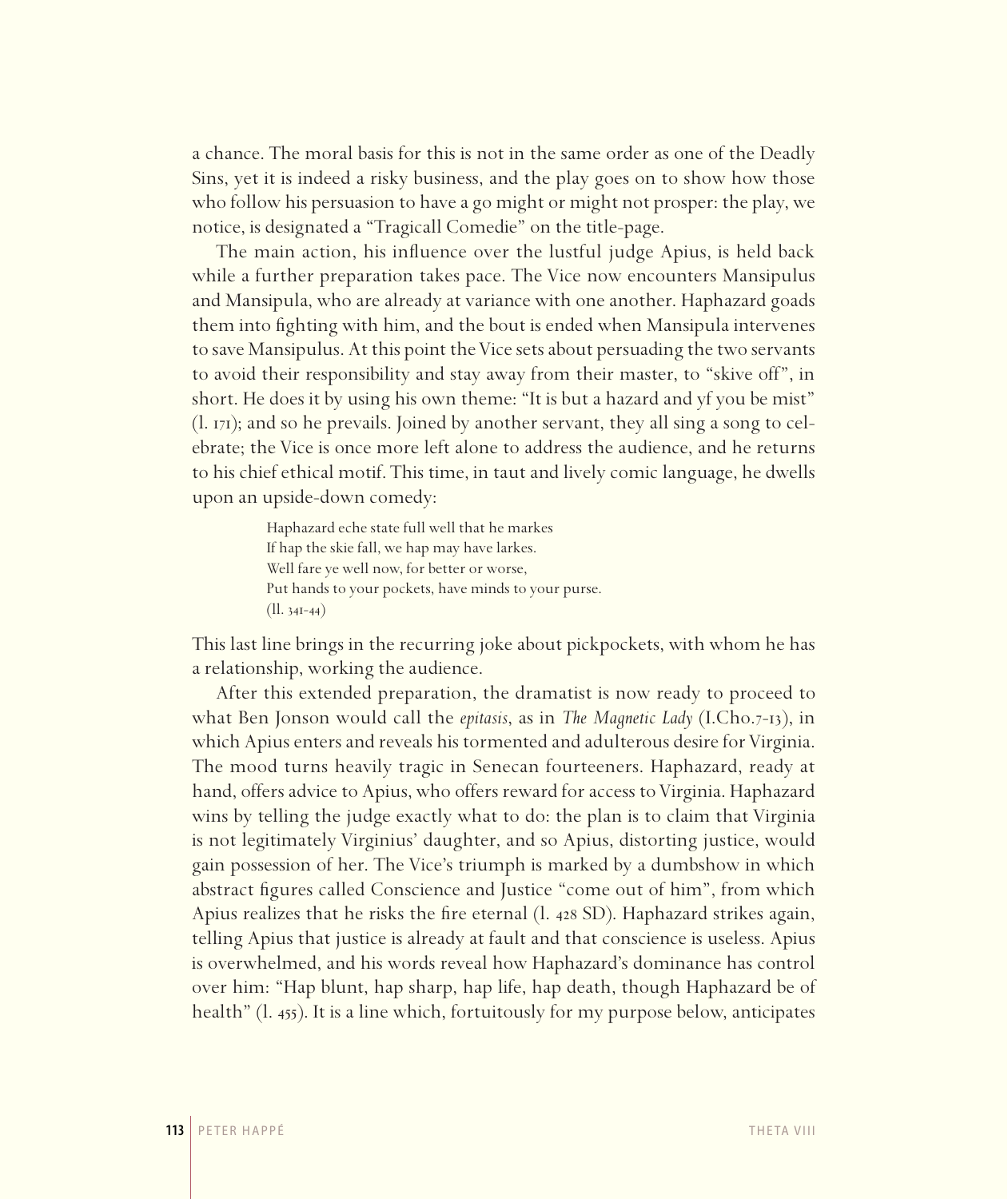Iago's "I am your own forever" (III.iii.482). The Vice rejoices again that he has set the world upside down:

> Lerkes shalbe leverets And skip to and fro, And chourles shalbe codsheads, Perhaps and also. (ll. 491-94)

In a further prompt, Haphazard induces Apius to have Claudius arrest Virginius. There follows the climax of the play (the *catastrophe*), in which Apius presents Virginius and Virginia with a tragic dilemma, the outcome of which is her complaisant death at the hands of her father rather than face the dishonour threatened by Apius. The Vice is not present in this long sequence, but he reappears as Apius awaits the outcome of his plot, still unaware of the death of Virginia and still thinking of taking a chance—"Well hap as hap can, or no" (l. 856)—in order to possess her. Haphazard has indeed been on a strange journey, apparently to Caleco (Calcutta?), and in telling the tale he mentions Carnifex, thus injecting a sinister threat to Apius. Virginius reveals his daughter's death, and immediately Justice and Reward come to exact vengeance. As punishment becomes inevitable for Apius, Haphazard now deserts him: "I wyll serve him no longer; the devil him shame" (l. 945). He turns to Reward for some recompense for his success with Apius, commenting that "halfe a loafe is better then nere a whit of bread" (l. 953), but in spite of his optimism he receives a rope and is led off by Virginius to be hanged. His parting shot returns to the pickpocket joke:

> Then come, cosin Cutpurse, come runne haste and follow me; Haphazard must hange; come follow the lyverie. (ll. 1005-6)

This gallows humour prevents us from taking his death seriously, but he has indeed done much damage by his plot, and Apius was completely taken in by the false hopes Haphazard had offered. Against this, however, we need to recall that Mansipulus and Mansipula got away with it in spite of all risks.

The Vice Politic Persuasion, named on the title-page of John Phillip's *Meek and Patient Grissell*, gives a virtuoso performance for much of the play. The word "politic", in keeping with the related variations on "policy" in other interludes, suggests wicked intentions, and the prevailing feeling about this Vice is his exercise of malice, though he operates in a limited way by intervening only at a few critical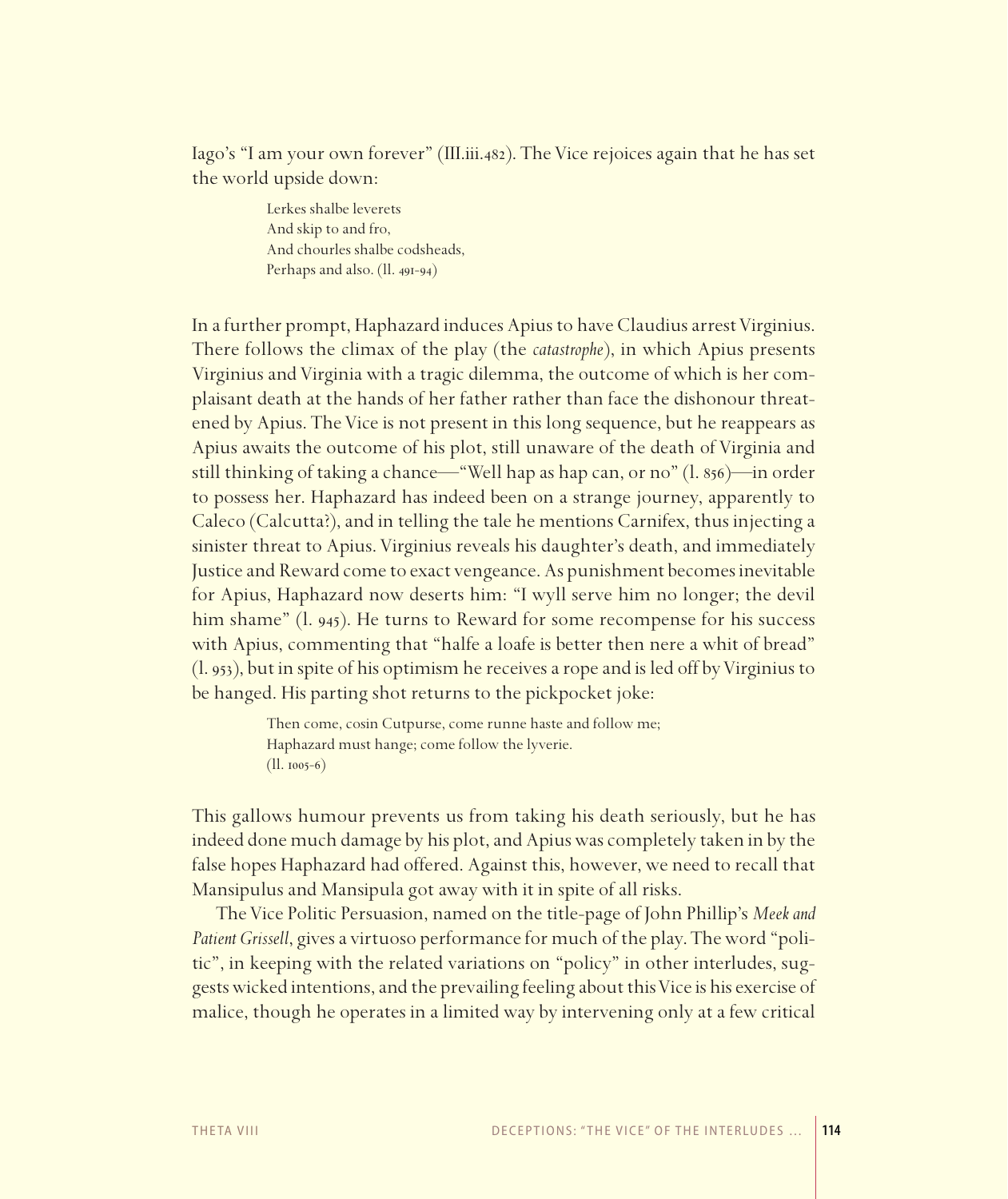points in the narrative. This may be because Phillip has used a good deal of specific narrative detail from his sources in the *Decameron*. He is much less intimately involved with the detail of the play than Haphazard in *Apius and Virginia*, and to that extent the moral allegory underlying the Vice proves to be less productive. Nevertheless this Vice has a number of performing tricks, most of which are verbal rather than physical. He has several soliloquies, in which we see him establishing conventional elements and also informing the audience about his growing sense of achievement. His language includes some of the trademark words, phrases and verbal tricks, like the word "geare" (ll. 896, 956, 1491), "cock lorell's boat" (l. 106), word slips (ll. 209-11, 945), proverbs (ll. 898, 1014, 1166), and oaths (ll. 46, 476, 940, 1590, 1665). He plays with his name, making much of the device of forgetting what it is (ll. 92-100), and he puts on an appropriate face to achieve his ends, in this case "grave, sad and demure" (l. 916). He thrusts in several derogatory comments at times when the main characters are involved in serious emotional experiences, especially in his mockery about women and marriage (ll. 165-69, 209- 11, 366-381, 1518). His strange journey is intriguingly muddled up with nonsense. He describes in his opening soliloquy how he has been on a remarkable adventure, riding upon a comic horse from which he had a sudden fall. During this account the classical pantheon, including Venus (milking a cow), Jupiter (eating bread and cheese) and Mars, is mixed up with the Christian heaven, where he has found St Peter's pancakes.

His main object is to test Grissell's patience, but this reading of the *Decameron* story leaves a great deal of initiative with the Marquis Gautier, the protagonist and husband of Grissell. The Vice does prompt him to the main ethical theme, which Politic Persuasion maliciously develops when he decides to upset her happiness: "I will not cease prively her confusion to worke" (l. 897). He does this by setting out to make it difficult for her to remain patient in the face of cruel and arbitrary adversity. But part of the adversity is that Gautier should do much on his own behalf: he carries out the wooing without the Vice, and once he has accepted the Vice's prompt to test his wife he remains in control. The only exception is that it is the Vice who apparently suggests that Gautier should decide to remarry as part of the test, casting Grissell aside, and that he should, outrageously, propose their daughter, whom Grissell believes dead, as the new bride. Politic Persuasion does this by a "secrit geare" (l. 1491), in which he apparently whispers a plan to Gautier, and the audience does not find out the outcome until later. Thus he is at the centre of the manipulation of the plot in accordance with his evil intention,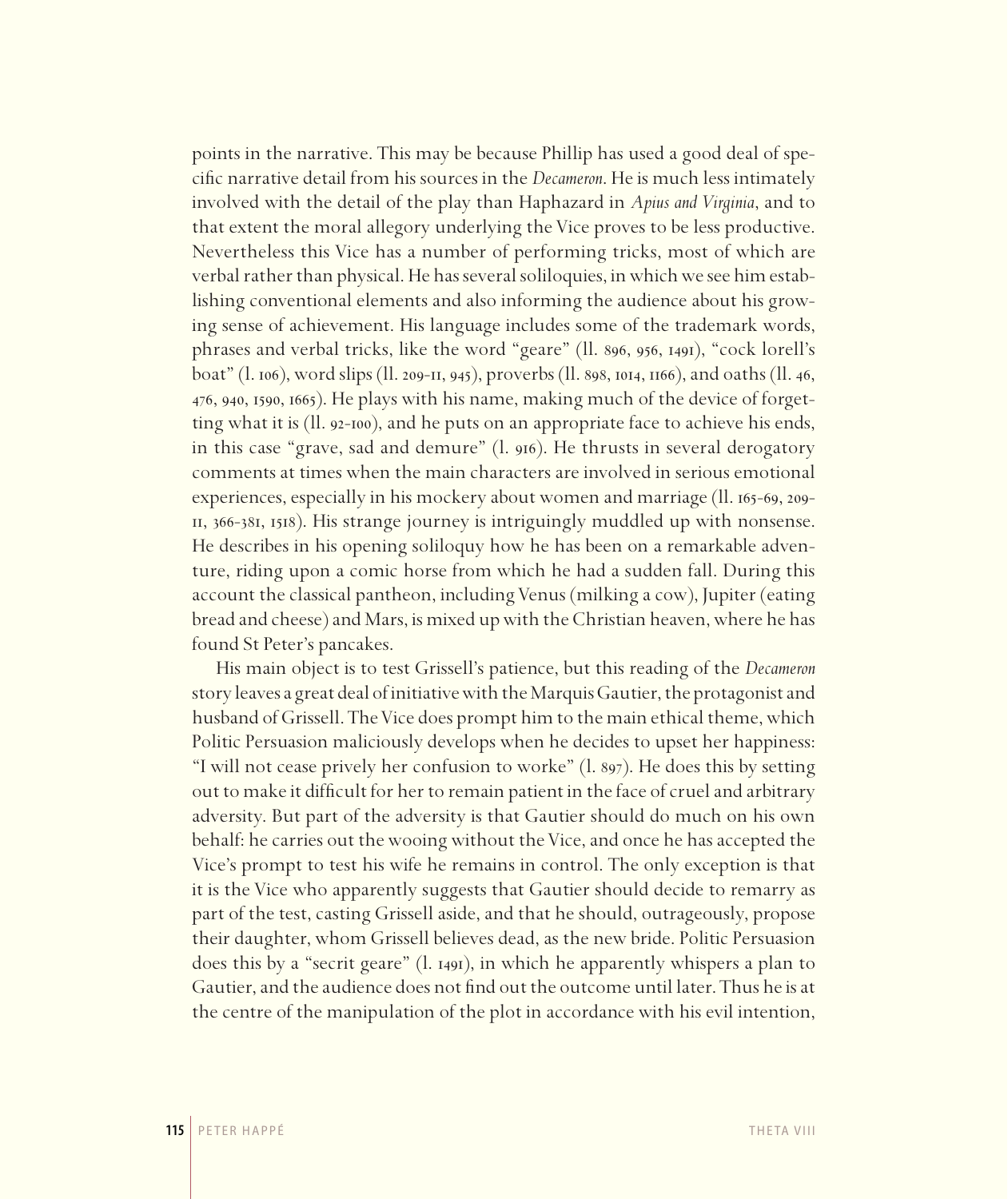and by a theatrical unheard aside Gautier is seen to follow him. The limitations of the play are further revealed by the absence of supporting detail from any subplot, and his departure well before the final happy resolution of the plot, having, as he boasts, "playd the man" (l. 1666).

These two examples of the Vice may enable us to relate him more closely to he question of how far we engage in belief and how far this engagement is inherent responses to the Vice by the audience. In the first place, we might ask what difference the Vice actually made. Without attempting a history of sixteenth-century drama, one may at least suggest that the phenomena that he was invented, and, once invented, took up such a dominating position in theatrical life, opened up an ambiguity in moral values and facilitated a serious playing with them. This ambiguity promotes the question of whether he was believed or not—by other characters as well as by audiences.

In considering the Vice's effect, we are faced also with a remarkable performance duality. I have suggested that he is very physical, and indeed he certainly is. But you cannot conceive him without his verbal dexterity and the enormous impact which this enables. Susan Brigden recently remarked of the Protestant revolution: "The reformers sought to replace a religion of seeing as believing by a religion of the Word" (p. 131). In an age of the Word, the Vice is a star player because he played with words. We should make no mistake that some of the issues raised by plays in which the Vice appears were dealing with very serious public matters and were written to bring about political change or remedy. For example, *Respublica*, addressed to Queen Mary, is directed at the legacy of Protestant economic abuse under her late brother and his advisors.

What was achieved, however, was essentially a challenge by theatrical means. The Vice looks, behaves and speaks oddly and is designed to be essentially incredible and yet to command attention. The dramatists propel him to the centre of the stage and the centre of their play worlds. But he is never human, though in saying that I don't want to dwell upon the much-debated critical question of whether he is a devil. Rather, I suggest that his failure to exact a response as to a human impersonation is a positive effect, since it concentrates attention upon self-conscious performance. He is always implying, "Look at me, at what I am doing and how I am doing and saying it". Moreover, the plays do not endorse the Vice. They encourage us to separate ourselves from him, but paradoxically they do it partly by engaging us in his activities through skilful theatrical practice. It was a remarkable theatrical achievement, and many dramatists for a generation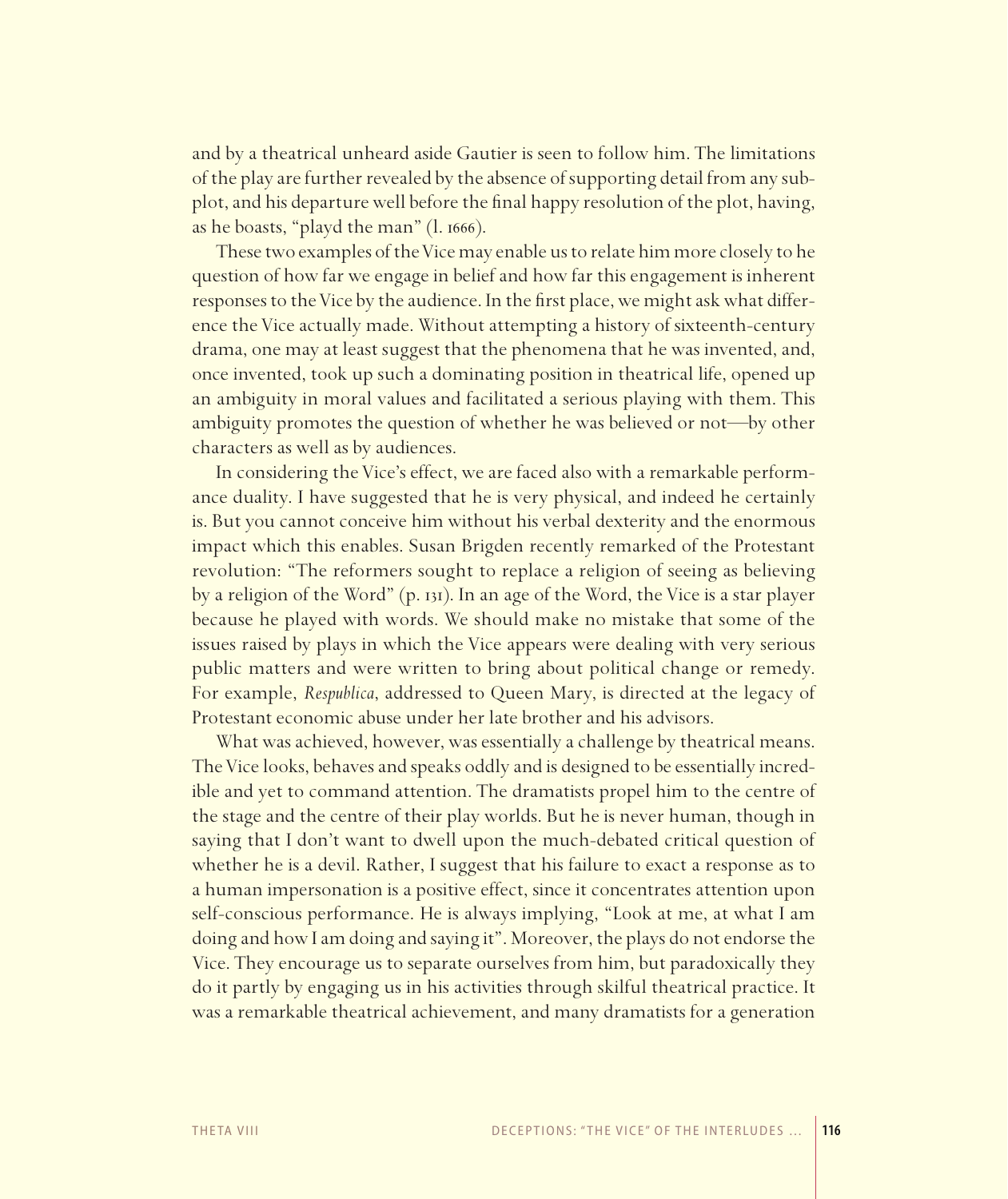or more could not deny themselves its advantages; these, as we shall now consider, included Shakespeare.

#### *III*

It is apparent that, like Ben Jonson, Shakespeare knew of the Vice convention. Most likely, when Shakespeare arrived in London in the early 1590s, it was still possible to see performances of plays containing the Vice, as in the case of Richard Wilson's *Three Lords*. However, by 1616 in *The Devil is an Ass* Jonson had come to regard him as ridiculously outmoded, something redolent of a nowdead stage practice (I.i.37-38, 40-52, 80-85), whereas Shakespeare seems to have been attracted enough by the convention to make allusion to it and to use it a number of times. The latter is apparently the case with the characterisations of Richard III, as well as of Falstaff. The former identifies himself with the moral Vice Iniquity (*Richard III*, III.i.82), a common name for a Vice, as it is found in *Nice Wanton* (1560) and *King Darius* (1565). Falstaff is described as a "reverend" Vice and a "grey Iniquity" by Prince Hal (*I Henry IV*, II.iv.375-76). Even Hamlet makes a brief reference, calling his uncle a Vice of kings who has stolen the crown (III.iv.88-91), and there is a comic reference in *Twelfth Night* (IV.ii.111-22). But in *Othello* the allusions, which surround the character and actions of Iago, are ostensibly less direct, though there is, as we shall see, one possible reference to the Vice which may hint at significant recognition and exploitation of the role sustained elsewhere by Shakespeare.

Since one of our chief concerns has been to consider performance techniques of the Vice, it is notable that Richard, Falstaff and Iago all have monologues in which they address the audience directly, describing their own characters, and making clear their ethical status, and also giving an indication of what is about to happen as the plot which they are manipulating is unfolded. The effect of these speeches is not always what it seems, in that in spite of some admiration which might be felt for the skill and ingenuity these Vices exhibit, there is also an implied condemnation of what they are doing or planning. This tension between theatrical skill and a moral judgement is entirely characteristic of the Vice convention, and it is my feeling that Shakespeare sought to exploit it—for tragic purposes in *Richard III* and *Othello* but more comically with Falstaff in *Henry IV*.

In the light of what I have said in the earlier part of this essay, I should like now to point out some of the features of Iago's self-presentation, as well as to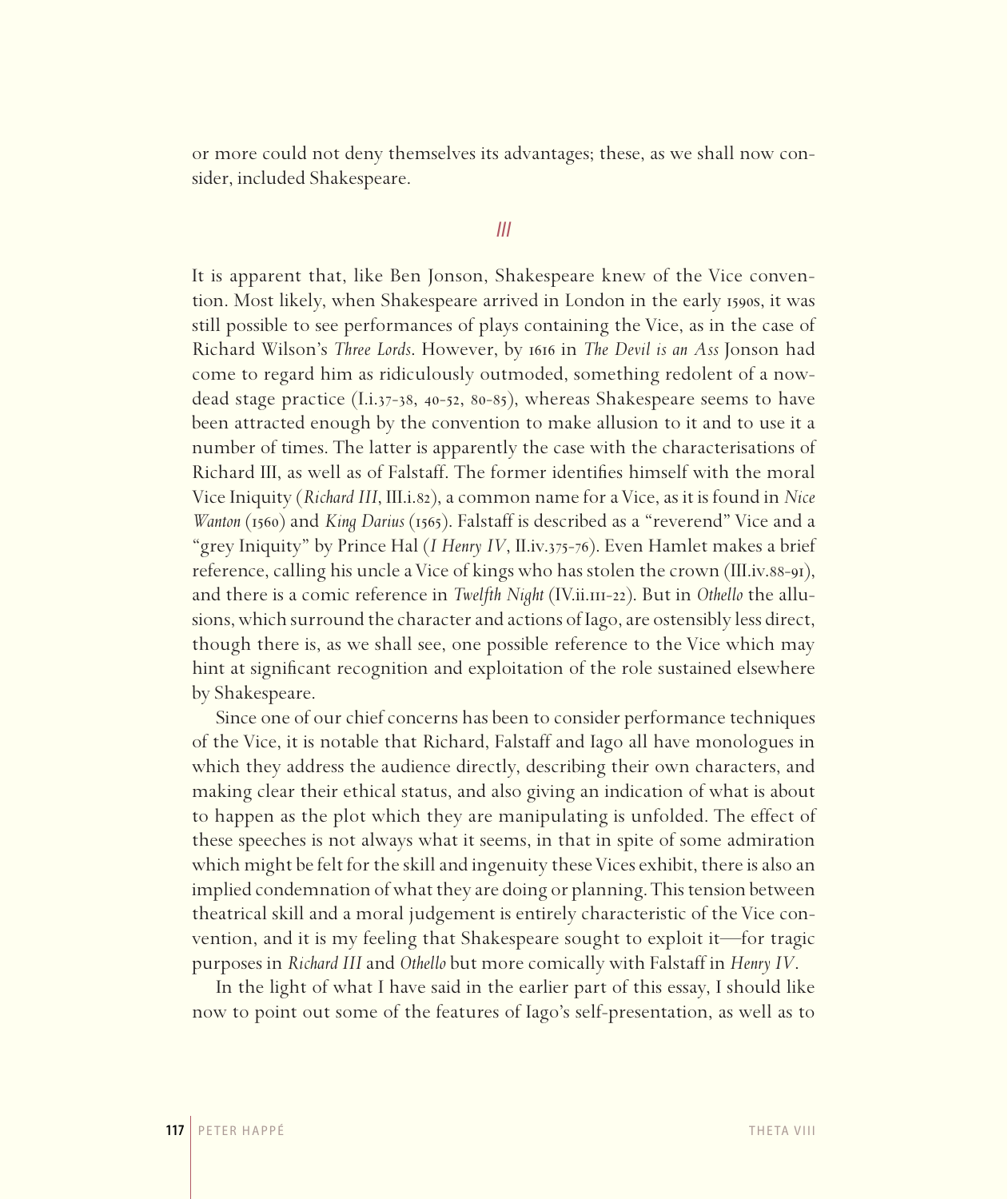look at some aspects of his performance as a homiletic showman. A great deal is established in the first scene of *Othello*, in which Iago manipulates Roderigo and in doing so describes himself. It is in this early scene that echoes of the Vice are critical, and give a particular tone to this characterisation and for our purposes. It seems likely that the reverberations of Vice characteristics were in Shakespeare's mind, as he put together the initial impact of this patently evil character. He makes Iago's self-interest quite clear:

> In following him, I follow but myself. Heaven is my judge, not I for love and duty, But seeming so for my particular end. ……………… ……I am not what I am. (I.i.59-61, 66)

Roderigo does not react against this cynical presentation – rather, he goes along with it—but the audience presumably does, no doubt rejecting the sentiment in spite of seeing the skill with which Iago imposes his objectives on Roderigo; and one might also suppose that some anticipation of the behaviour of a Vice would be aroused. Later he says that in spite of his hate for the Moor, "for necessity of present life, / I must show out a flag and sign of love, / Which is indeed but sign" (I.i.154-56). Not only are these signals a means of setting up the character but also they establish some of the ambivalence which is inherent in the Vice. Besides this, in doing so Iago uses Roderigo as a kind of substitute audience: "Now sir, be judge yourself" (I.i.38), inviting complaisance with his objectives.

The self-display is sustained by further direct address to the audience as the situations develop, and this follows a primary Vice characteristic, in that it reinforces his moral significance. It is especially so in the references to his "honesty". Iago uses this word about himself many times, and there is one moment when it is embodied in an aside characteristic of the Vice's linking with the audience and so setting up an ambivalent response:

> [*Aside*] O, you are well tuned now! But I'll set down the pegs that make this music, As honest as I am. (II.i.191-93)

It is indeed in the use of the motif of "honesty" that Iago comes closest to the allegorical methodology of the Vice. Honesty is naturally a virtue, and we recall that the Vice frequently takes on an alias with a virtuous name, as with Envy as Charity in *Impatient Poverty* and Shift as Knowledge in *Clyomon and Clamides*. There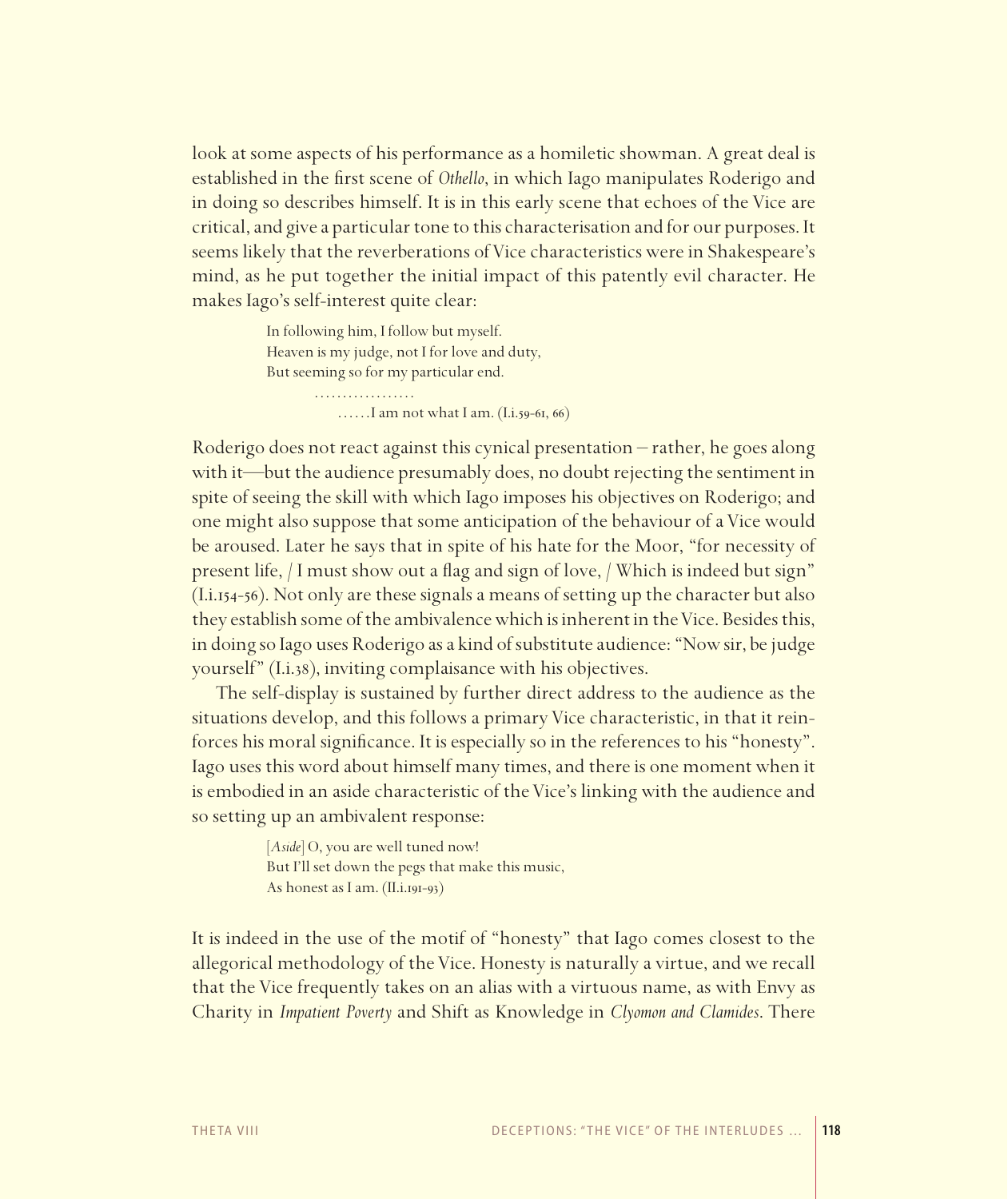was considerable contemporary stage interest in Honesty as a character and as an oath. "Iago is a knave posing as Honesty, a hunter of knaves", and an oath sworn on the swearer's honesty was a common device for knaves (Jorgensen, pp. 566, 558). True to form, Politic Persuasion, the Vice, swears "by myne honestie" in *Meek and Patient Grissell* (l. 997). But most times when Iago uses the word about himself, or one of the many other characters uses it (Othello, Cassio, Emilia, Desdemona), we come to think of the opposite. Even at the climax of his deception of Othello there is a sort of wordplay:

> *Othello*. Nay stay: thou shouldst be honest. *Iago*. I should be wise; for honesty's a fool And loses that it works for. (III.iii.382-84)

Iago is, in fact, working for his objectives here, but they are not what Othello thinks they are. There is also a play linking with other abstractions, particularly love: "Pricked to't by foolish honesty and love" (III.iii.413). Picking up on an earlier link—"I protest, in the sincerity of love and honest kindness" (II.iii.297)—he pretends reluctance in telling Othello his suspicions about Cassio: "I humbly do beseech you of your pardon / For too much loving you" (III.iii.214-15). This selfabnegation leads to what is just possibly the clearest indication that Shakespeare is thinking about the dominating moral ambiguity of the old Vice, for Iago says, in this same scene, "O wretched fool, / That lov'st to make thine honesty a Vice!" (III.iii.376-77). If Shakespeare really does mean the Vice here, it is a palpable exploitation of the way in which that conventional character made the most of his own moral status, and here, as in many earlier situations involving the Vice, it is essentially a performative dimension. It is worth noticing that the Folio text, which is thought to derive from a Shakespeare autograph, prints a capital "V" for Vice.

We should be well aware, however, that the suggestion that Shakespeare is using the Vice convention does not mean that this is all he was doing. His objectives in *Othello* were not to produce a didactic moral text aimed at entertaining as a means of teaching the way of salvation characteristic of the Vice interludes. It is rather that Shakespeare uses reverberations from this earlier kind of drama in his own context, which operates rather differently and which is manifestly located in the context of the Renaissance tragic drama created by himself and his contemporaries. The same may be true of performance characteristics. The circumstances for which Shakespeare wrote had changed markedly from those aimed at in the interludes. A case in point, which depends particularly upon the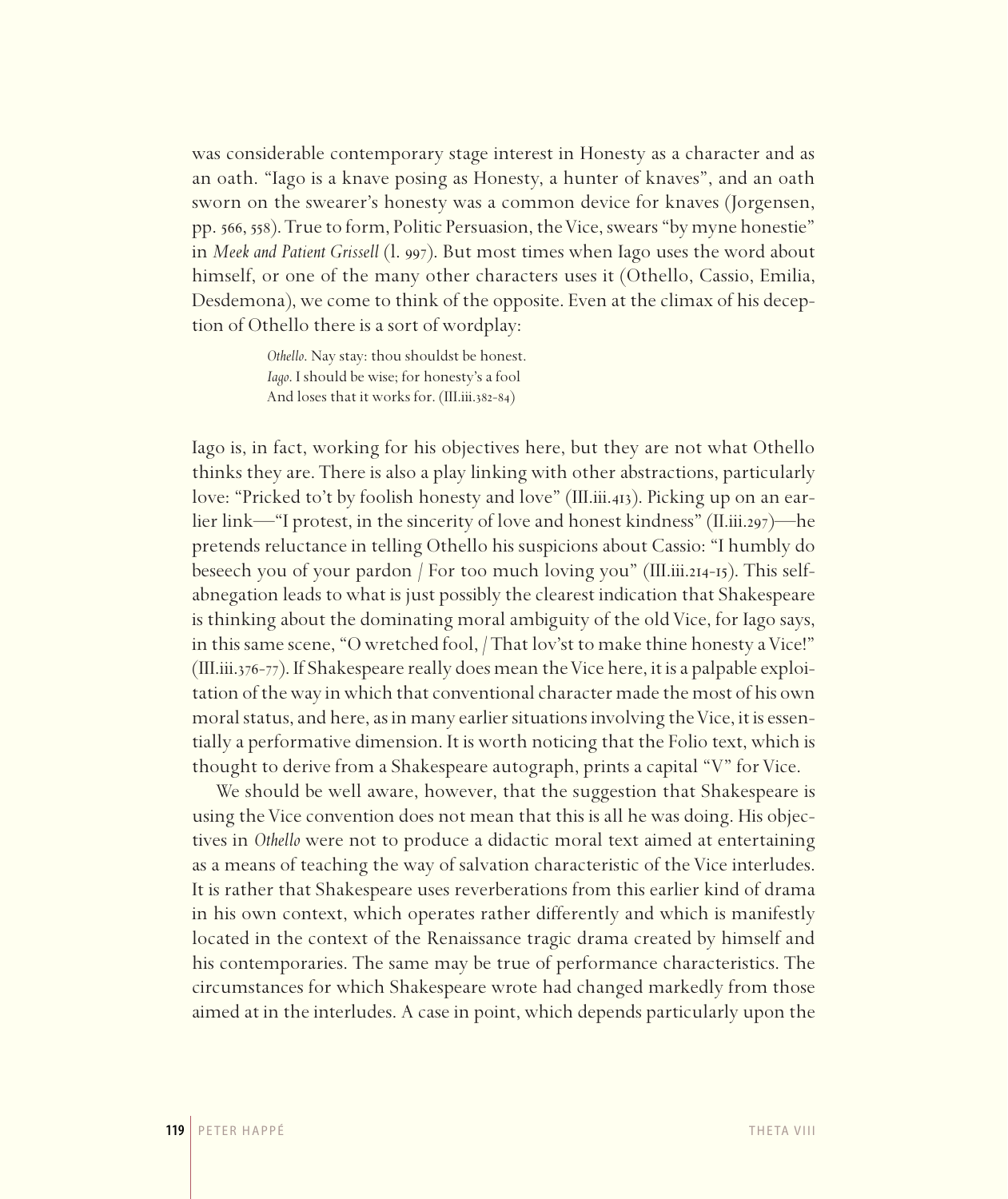question of motivation, may well be in the soliloquy where Iago refers to the possible reasons for his hatred of Othello. He says:

> I hate the Moor, And it is thought abroad, that 'twixt my sheets He's done my office. I know not if't be true....  $(I.iii.368-70)$

But he avoids saying that he actually believes the story he is adducing here, and we, the audience, do not quite know whether to believe him or not. This feature is perhaps related to whether we react to him as a human being. Near the end, as Roderigo finally receives the blow which is the culmination of Iago's betrayal of him, he calls out, "O damned Iago! O inhuman dog!" (V.i.62). Iago's final silence not saying anything about why he has acted so wickedly (V.ii.301-2)—again brings into question whether he is human or a devil. (Scragg). If he does have motivation, it remains difficult to fathom, and this may well be a reaction to evil in some human beings. It is clear that most readers and spectators inevitably recognize him as evil, yet the absence of clear motives has left enormous scope for actors and directors who attempt to give him the solidity of human existence (Sanders, pp. 25, 47-49). It is always tempting to see such individuals as not human but participating in some essential evil which is perhaps supernatural, but it is also very close to the allegorical non-human evil of the Vice. In the end the Vice cannot be punished even in those plays where he is executed, as with Ill Report in *Susanna*, who is killed on stage. Distanced from human existence he remains potentially a figure who challenges our search for motives.

The range of performance characteristics embodied in Iago which seem to parallel those of the earlier Vices is considerable. He stage-manages events, as in the eavesdropping scene, though there is some apparent improvisation, and his control of events eventually fails. A feature of this is that the audience are prepared for what is to be shown, and this creates the theatrical situation in which the stage presence of a watcher induces in the audience an awareness of more than one thing at the same time: Iago's clever conversation with Cassio about Bianca is interwoven with Othello's tumultuous apprehension of the supposed infidelity of Desdemona. Similarly, he prophesies the coming disaster: "Hell and night / Must bring this monstrous birth to the world's light" (I.iii.385-86).

He also gets involved in singing, a frequent feature of the Vice, in the extended rather bawdy exchange with Desdemona which she characterises as "old fond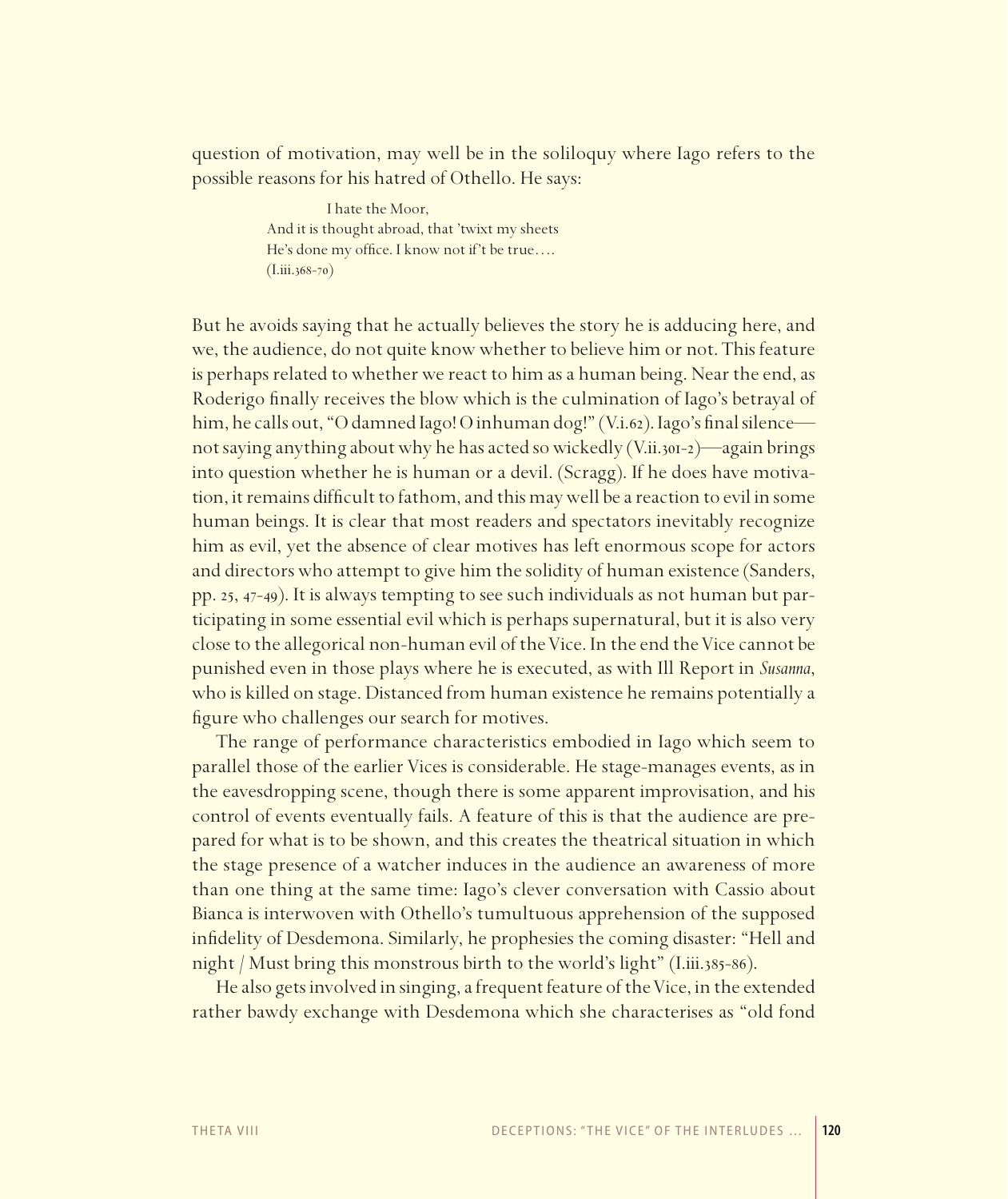paradoxes to make fools laugh i'th'alehouse" (II.i.136-37). Both these references have connotations with the tavern, a standard recourse for the Vice and his companions (as with Nichol Newfangle and his associate Tom Tosspot in *Like Will to Like*). Iago's capacity for comic effects is wide-ranging, even if there is a grim undertone. Perhaps the most striking of these is the mockery of Othello as he reduces him to gibberish: "Work on, / My medicine, work! Thus credulous fools are caught" (IV.i.42-43). He describes offstage circumstances and events which enrich and broaden the audience's perception of what is actually being enacted before them. He makes the audience look, and he also makes them imagine things which don't actually happen but which are part of the trickery he is exhibiting to them.

Nevertheless, by the time we get to Iago the Vice convention had disappeared from the stage and was no longer extensively relied upon. Shakespeare most probably drew upon his earlier experience and also perhaps on the recollections of actors who might have had close encounters with the convention. My suggestion is therefore that he saw something in the inhuman, destructive, clever, immoral figure which could help to pinpoint the enormity of what Iago accomplished and also to locate him as a theatrical figure in the drama of the Moor. Even if the Vice in his heyday embodied in allegory and theatrical performance aspects of the portrayal of evil necessitated by the moral issues in plays before his time—whether moralities or mystery plays—the phenomenal concentration of these features in the Vice convention turned out to be a resource subsequently for a different theatre and culture from that in which he originally flourished.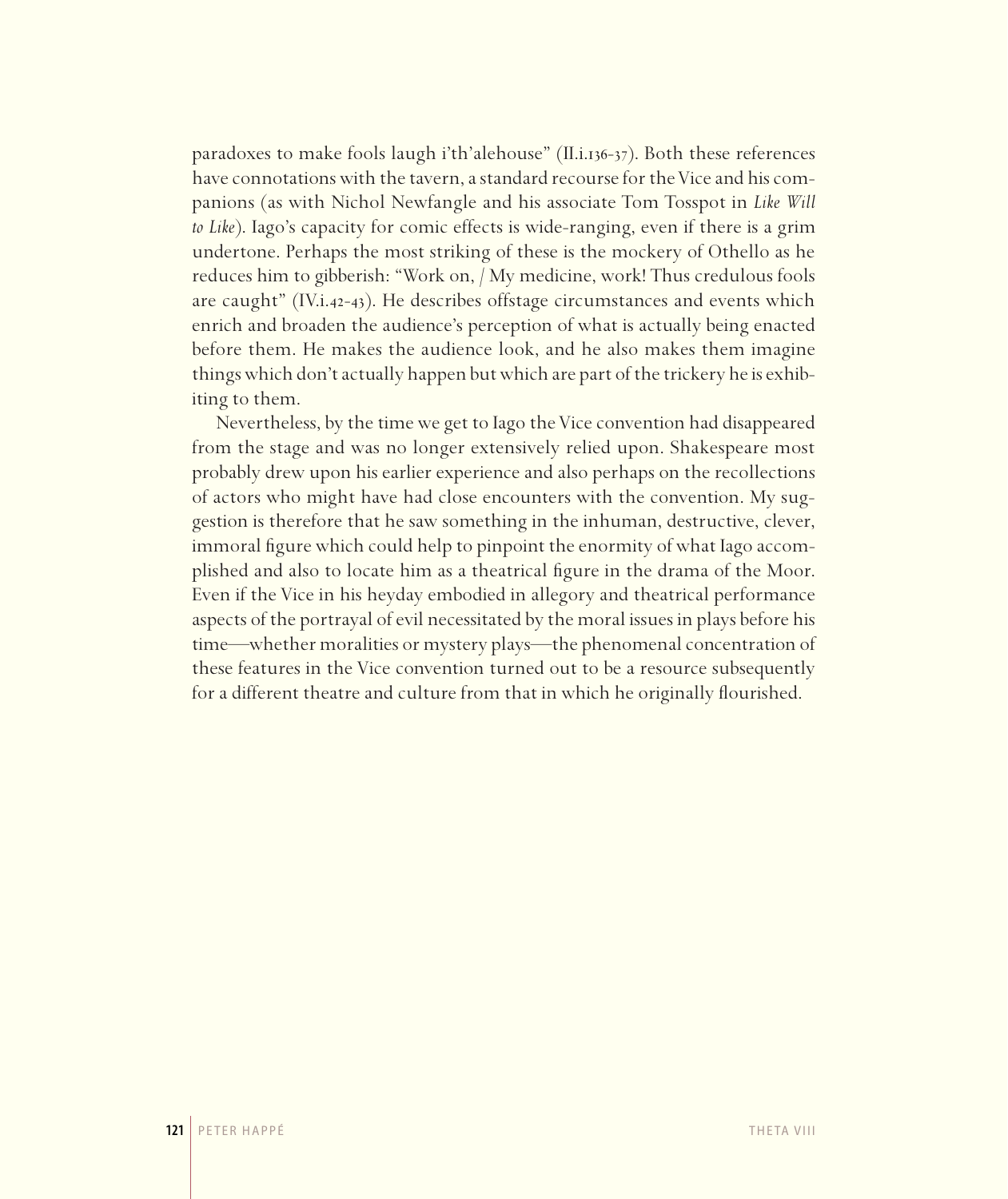## **Bibliography**

#### *Primary Sources*

*Apius and Virginia* (by "R. B."). *Tudor Interludes*. Ed. Peter Happé. Harmondsworth, Middlesex: Penguin, 1972. Jonson, Ben. *The Devil is an Ass*. Ed Peter Happé. The Revels Plays. Manchester: Manchester University Press, 1994. \_\_\_. *The Magnetic Lady*. Ed. Peter Happé. The Revels Plays. Manchester: Manchester University Press, 2000. Phillip, John. *The Play of Patient Grissell*. Ed. R. B. McKerrow and W. W. Greg. Malone Society Reprints. Oxford: Oxford University Press, 1909. Preston, Thomas. *Cambises, King of Persia* in *Minor Elizabethan Drama: Volume One. Pre-SHakespearean Tragedies*. Ed. Ashley Thorndike. 2 vols. London: Dent, 1910. Pykeryng, John. *Horestes*. *Three Tudor Classical Interludes*. Ed. Marie Axton. Cambridge: D. S. Brewer, 1982. Shakespeare, William. *Othello*. Ed. Norman Sanders. The New Cambridge Shakespeare. Cambridge: Cambridge University Press, 2003. \_\_\_. *Henry IV, Part I. The Norton Shakespeare.* Ed. Stephen Greenblatt, Walter Cohen, Jean E. Howard and Katharine Eisaman Maus. New York: Norton, 1997. \_\_\_. *Hamlet. The Norton Shakespeare.* Ed. Stephen Greenblatt, WALTER Cohen, Jean E. Howard and Katharine Eisaman Maus. New York: Norton, 1997. \_\_\_. *The Tragedy of Richard III*. *The Norton Shakespeare.* Ed. Stephen Greenblatt, Walter Cohen, Jean E. Howard and Katharine Eisaman Maus. New York: Norton, 1997. \_\_\_. *Twelfth Night. The Norton Shakespeare.* Ed. Stephen Greenblatt, Walter Cohen, Jean E. Howard and Katharine Eisaman Maus. New York: Norton, 1997. Wapull, George. *The Tide Tarrieth No Man*. London: Henry Jackson, 1576.

#### *Secondary Sources*

Brigden, Susan. *New Worlds, Lost Worlds*. Harmondsworth, Middlesex: Penguin, 2001.